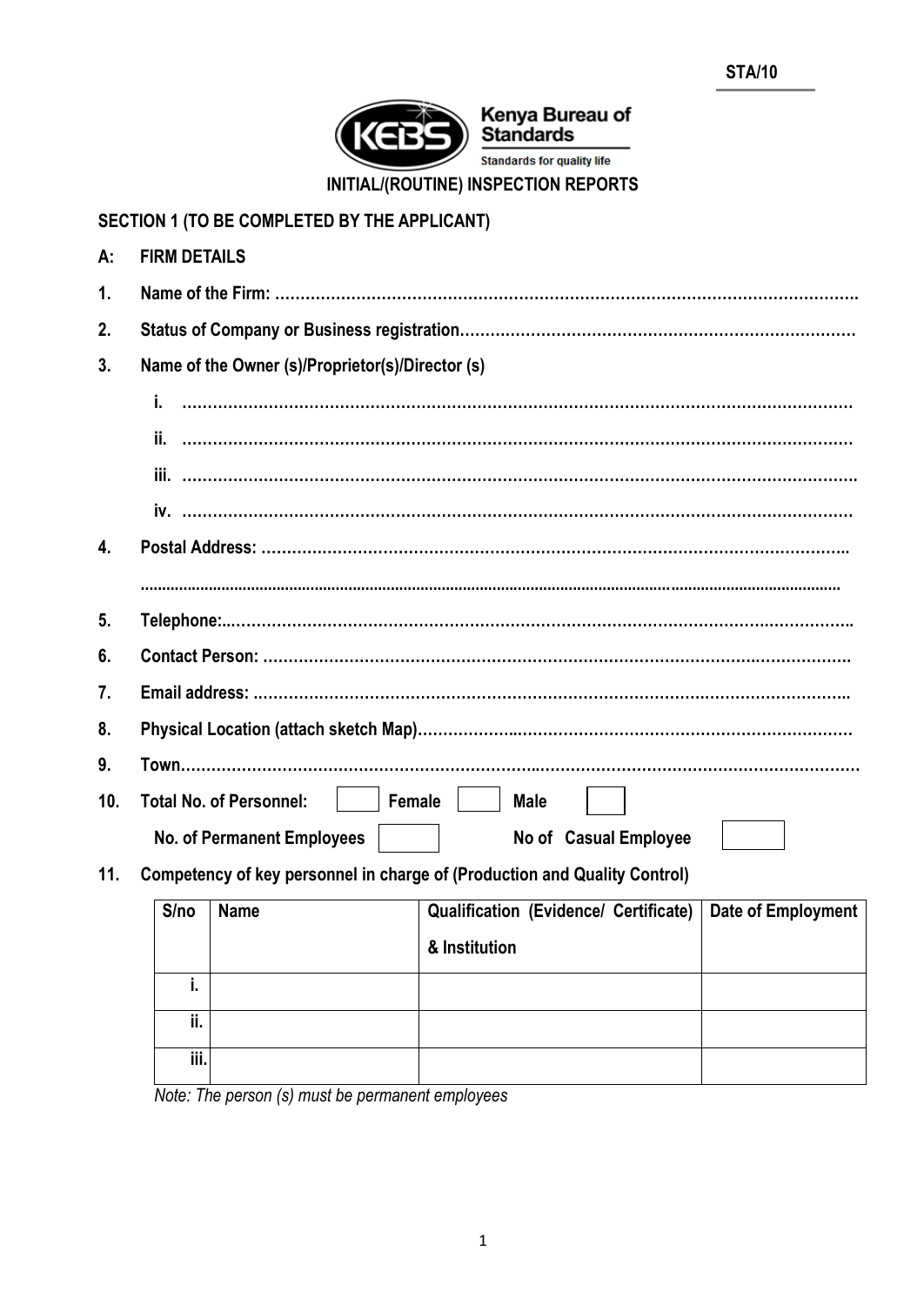

**Standards for quality life** 

### **B: PRODUCTION**

## **1. Products being manufactured/ Brands**

| S/NO. | <b>Product Name</b> | <b>Brand Name</b> | <b>Applicable Product</b><br><b>Standard number</b> | Available<br>(YES/NO) | <b>KEBS Permit NO.</b><br>(if applicable). |
|-------|---------------------|-------------------|-----------------------------------------------------|-----------------------|--------------------------------------------|
| 1.    |                     |                   |                                                     |                       |                                            |
| 2.    |                     |                   |                                                     |                       |                                            |
| 3.    |                     |                   |                                                     |                       |                                            |
| 4.    |                     |                   |                                                     |                       |                                            |
| 5.    |                     |                   |                                                     |                       |                                            |
| 6.    |                     |                   |                                                     |                       |                                            |
| 7.    |                     |                   |                                                     |                       |                                            |
| 8.    |                     |                   |                                                     |                       |                                            |
| 9.    |                     |                   |                                                     |                       |                                            |
| 10.   |                     |                   |                                                     |                       |                                            |

What is the average Volume of production per Month **…………………………………………………………..**

#### **2. Raw material**

## **Specify the type of materials and origin (attach their specification where applicable):**

| S/NO.           | Raw material | origin | <b>Specifications</b> | <b>Quality checks/testing</b><br>records |
|-----------------|--------------|--------|-----------------------|------------------------------------------|
|                 |              |        |                       |                                          |
| $\overline{2}$  |              |        |                       |                                          |
| $\mathbf{3}$    |              |        |                       |                                          |
| 4               |              |        |                       |                                          |
| 5               |              |        |                       |                                          |
| $6\phantom{1}6$ |              |        |                       |                                          |

*Note:* Relevant statutory specifications for all materials used and finished products manufactured shall be accessible at the site.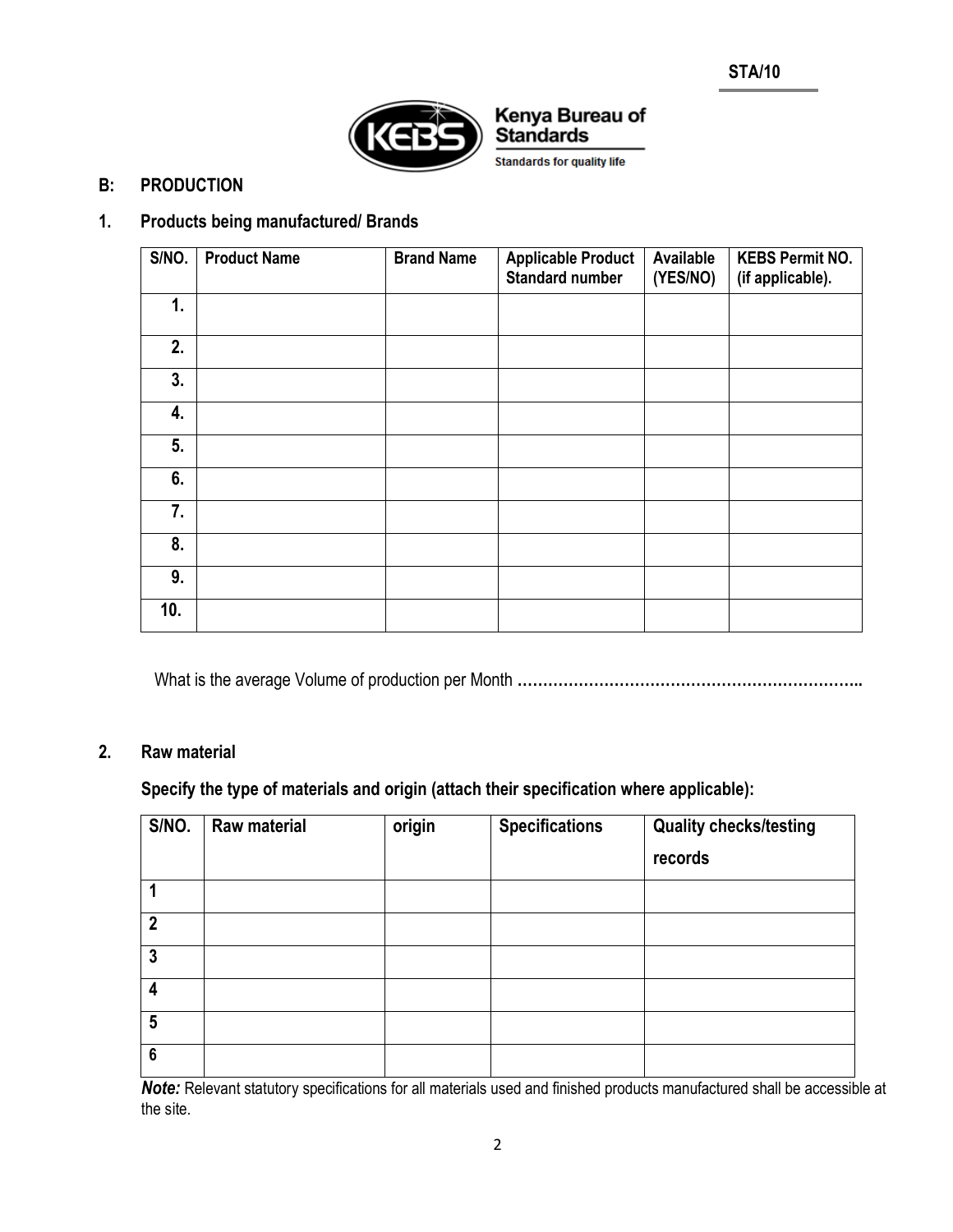

# **3. Machinery and Plant**

| S/NO. | <b>Machine</b> | <b>Type/model</b> | <b>Country of Origin</b> |
|-------|----------------|-------------------|--------------------------|
| 1.    |                |                   |                          |
| 2.    |                |                   |                          |
| 3.    |                |                   |                          |
| 4.    |                |                   |                          |
| 5.    |                |                   |                          |
| 6.    |                |                   |                          |

## **4. Manufacturing process**

| S/No. | <b>Process Flow of</b><br><b>Production</b> | <b>Operations</b> | <b>Critical Process</b><br>parameters<br><b>Monitored</b> | Frequency | <b>Process</b><br>monitoring<br>records |
|-------|---------------------------------------------|-------------------|-----------------------------------------------------------|-----------|-----------------------------------------|
| 1.    |                                             |                   |                                                           |           |                                         |
| 2.    |                                             |                   |                                                           |           |                                         |
| 3.    |                                             |                   |                                                           |           |                                         |
| 4.    |                                             |                   |                                                           |           |                                         |
| 5.    |                                             |                   |                                                           |           |                                         |
| 6.    |                                             |                   |                                                           |           |                                         |

**Note: Attach relevant test records**

**5. How are nonconforming products handled at the following stages of the manufacturing process:** 

#### i. Raw materials

**…………………………………………………………………………………………………………………………… …………………………………………………………………………………………………………………………… …………………………………………………………………………………………………………………………… ……………………………………………………………………………………………………………………………**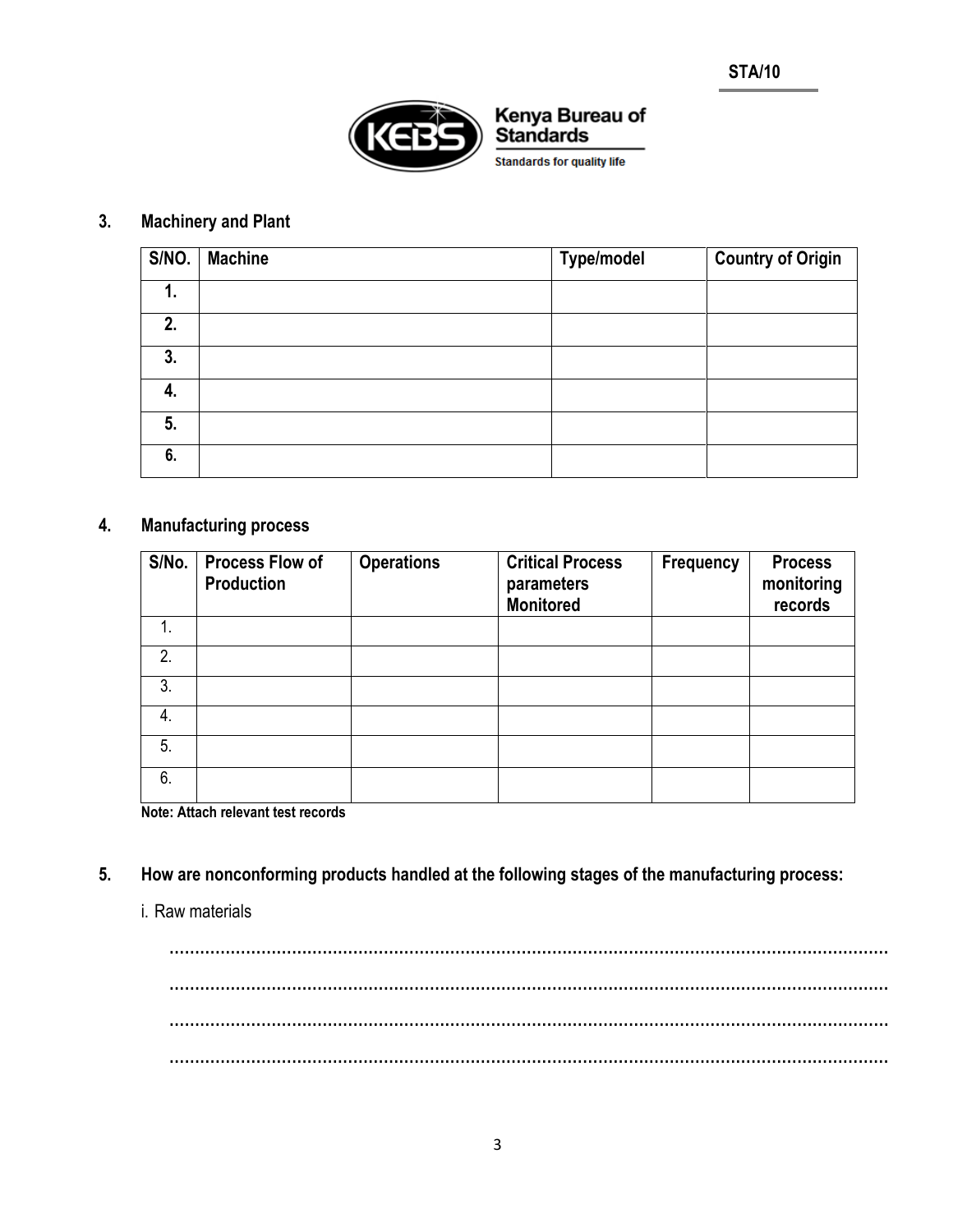

| ii. In-process products                                                                               |
|-------------------------------------------------------------------------------------------------------|
|                                                                                                       |
|                                                                                                       |
| iii. Final product                                                                                    |
|                                                                                                       |
|                                                                                                       |
| What strategy do you have in place for recalling your products from the market that are nonconforming |
| and have an effect on Health, Safety and Environment?                                                 |
|                                                                                                       |
|                                                                                                       |
|                                                                                                       |
|                                                                                                       |
|                                                                                                       |
| State, where and how you store your raw materials and end products (State facility conditions).       |
| i. Raw materials?                                                                                     |
|                                                                                                       |
|                                                                                                       |
|                                                                                                       |
|                                                                                                       |
| ii. End product?                                                                                      |
|                                                                                                       |
|                                                                                                       |
|                                                                                                       |
|                                                                                                       |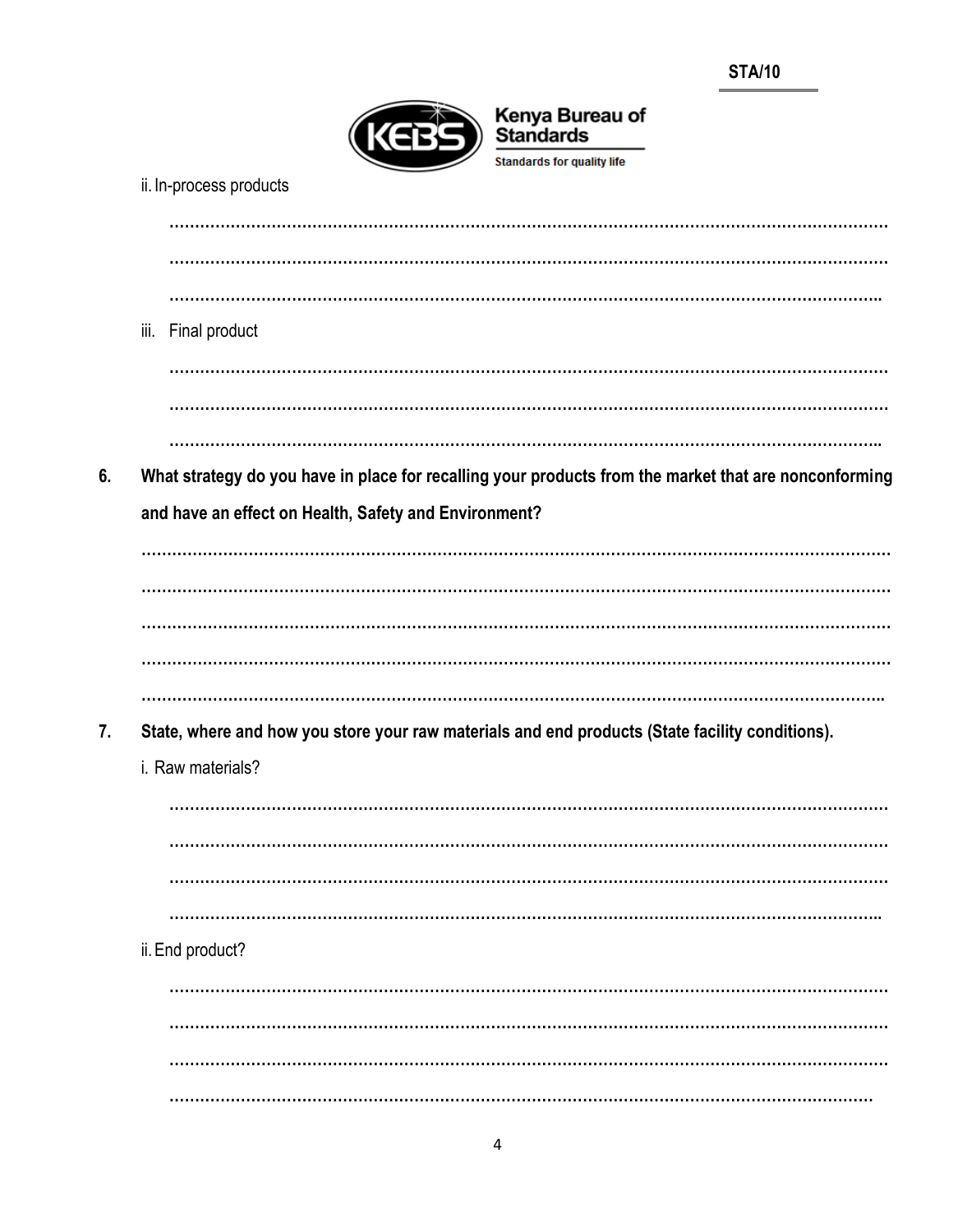

**Standards for quality life** 

- **8. What testing facilities exist on the premises (if any)?**
- i. Specify equipment: **…………………………………………………………………………………………………………………………… …………………………………………………………………………………………………………………………… ………………………………………………………………………………………………………………………….** ii.State parameters tested on site: **…………………………………………………………………………………………………………………………… …………………………………………………………………………………………………………………………** iii. Specify any testing arrangement with other commercial laboratories (Specify parameters tested): **…………………………………………………………………………………………………………………………… ……………………………………………………………………………………………………………………………** iv. **Calibration of Equipment** How do you calibrate your measuring equipment stated in 8 (i) above? (e.g. Weighing scales, Thermometers e.t.c)? Specify when last calibrated. a.………………………………………………………………………………………………………………. b.………………………………………………………………………………………………………………. c.………………………………………………………………………………………………………………. d.………………………………………………………………………………………………………………. **9. Handling of Complaints** How do you plan to handle (New) or currently handle your consumer's complaints? **………………………………………………………………………………………………………………………………… ………………………………………………………………………………………………………………………………… Company Representative………………………………………………………………………………………………………. Signature…………………………………………………………………………………………………………………………..**

**Date………………………………………………………………………………………………………………………………...**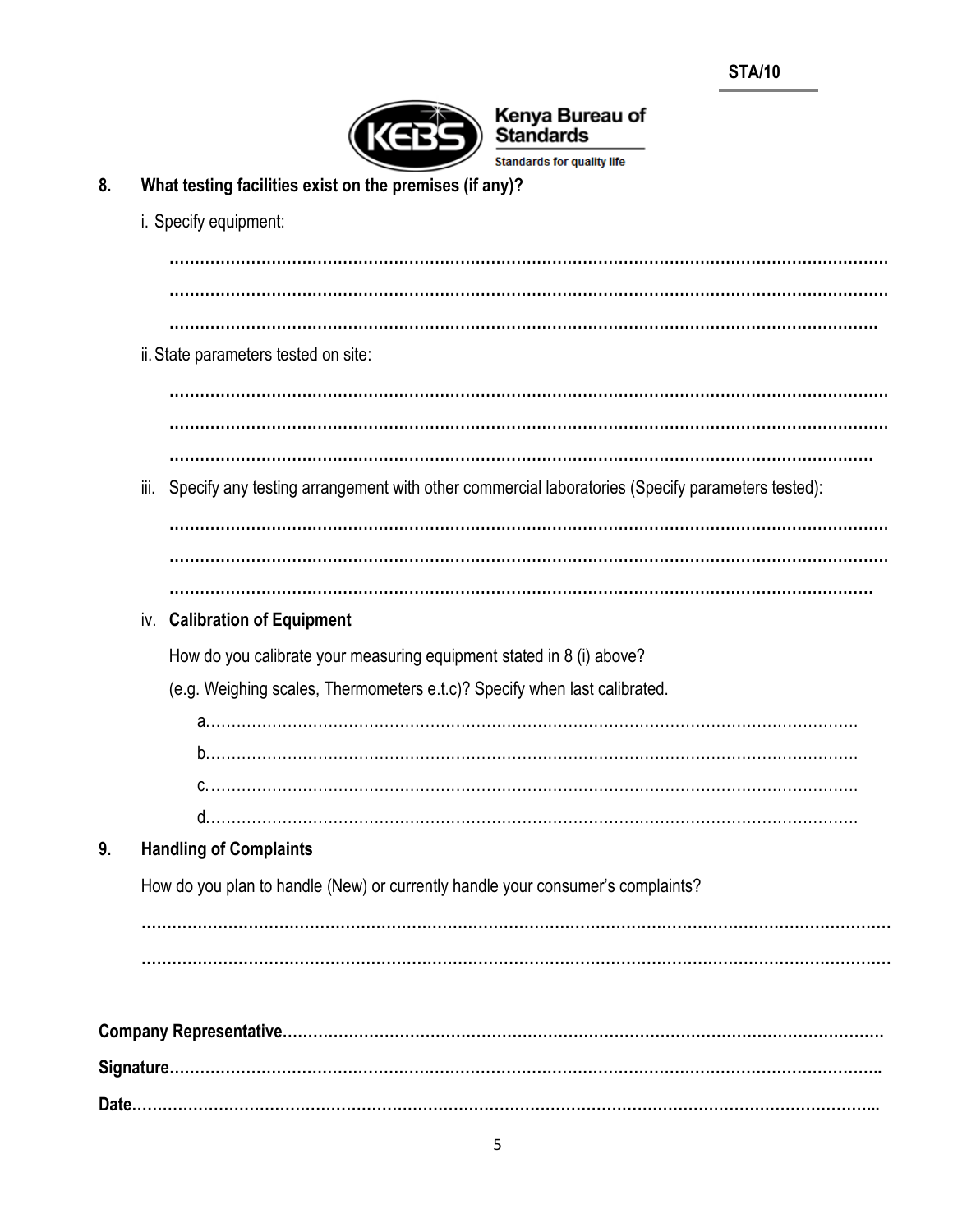

## Kenya Bureau of **Standards Standards for quality life**

**SECTION 2 (FOR OFFICIAL USE ONLY)** 

## **INSPECTORS REPORT AND RECOMMENDITIONS**

Note: The Assessor to ensure that this report is accompanied with the sector specific report

## 1. State the adequacy of the following:

| i.  | Construction of the facility:                         |
|-----|-------------------------------------------------------|
|     |                                                       |
|     |                                                       |
|     |                                                       |
| ii. | Plant layout:                                         |
|     |                                                       |
|     |                                                       |
|     | iii. Suitability of location:                         |
|     |                                                       |
|     |                                                       |
|     |                                                       |
|     | iv. Suitability of equipment                          |
|     |                                                       |
|     |                                                       |
|     |                                                       |
|     | 2. How is the Hygiene and general plant housekeeping? |
|     |                                                       |
|     |                                                       |
|     |                                                       |
|     |                                                       |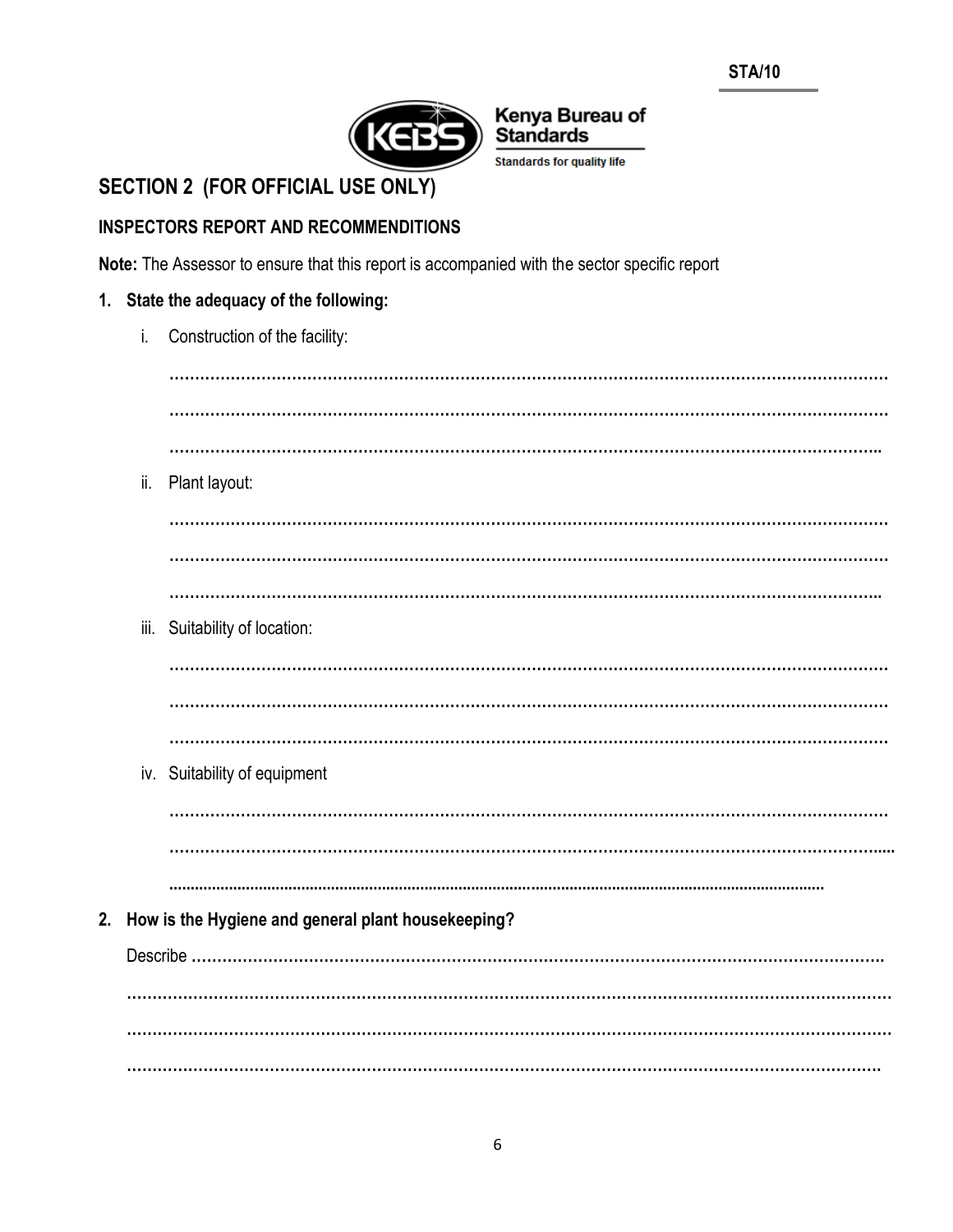

**Standards for quality life** 

**3. Are the Staff provided with necessary Protective Clothing's?** Describe **………………………………………………………………………………………………………………………. …………………………………………………………………………………………………………………………………… …………………………………………………………………………………………………………………………………… ………………………………………………………………………………………………………………………………… 4. Has the company complied with relevant statutory/regulatory requirements (e.g. Public Health Act, OHSA requirements)?** Describe**………………………………………………………………………………………………………………………… ………………………………………………………………………………………………………………………………….** 5. **Marking and Labeling:** i. How is the product labeled and marked? Specify **a. ………………………………………………………………………………………… b. ………………………………………………………………………………………… c. ………………………………………………………………………………………… d. ………………………………………………………………………………………… e. …………………………………………………………………………………………** ii. Do such labels and marks comply with requirements of relevant standard? Attach label where applicable. **……………………………………………………………………………………………………………………………… …………………………………………………………………………………………………………………………… 6. Environmental considerations** i. What processes/products impact negatively on environment? **……………………………………………………………………………………………………………………………… …………………………………………………………………………………………………………………………….**